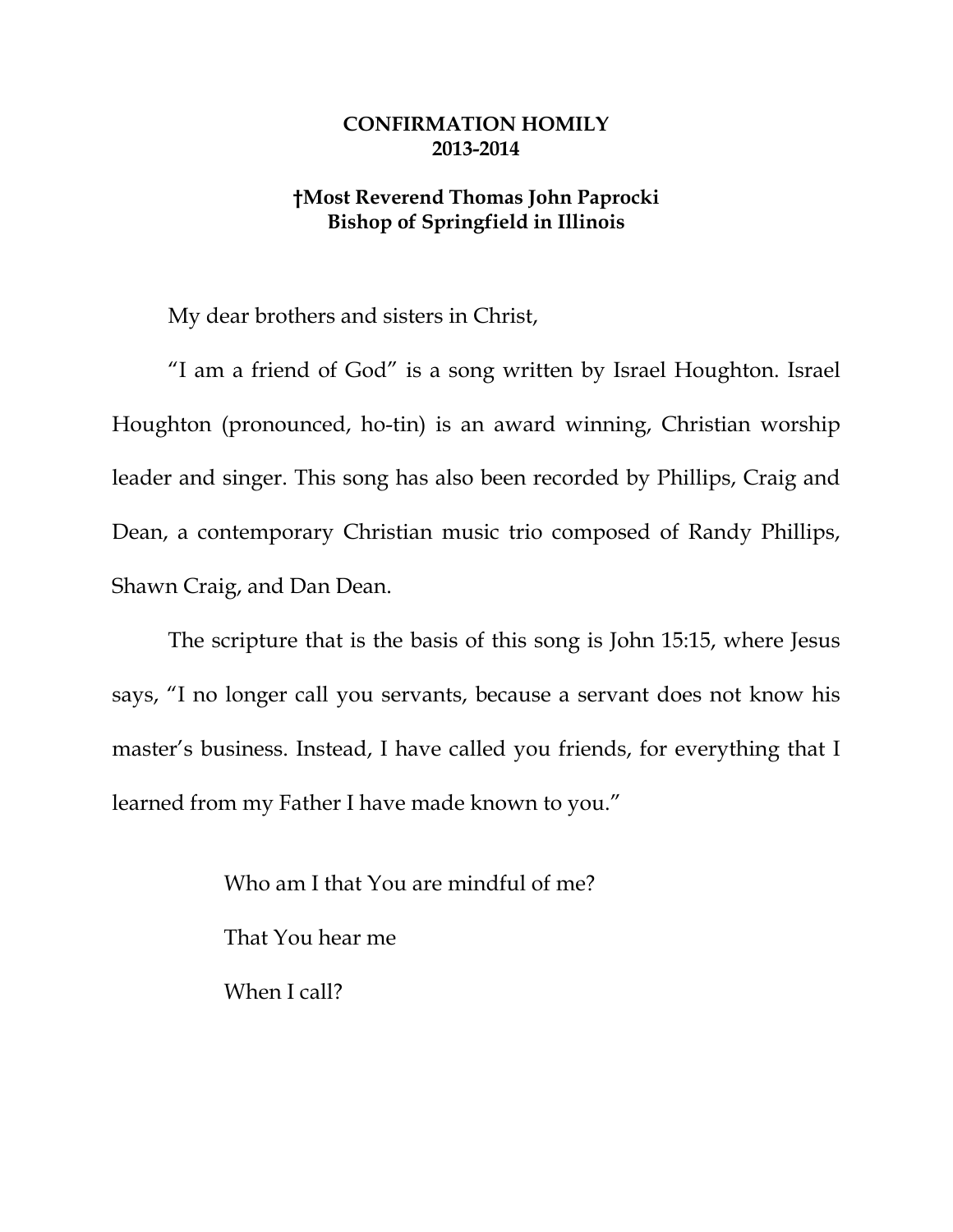Is it true that You are thinking of me?

How You love me

It's amazing

\* \* \*

I am a friend of God I am a friend of God I am a friend of God

He calls me friend

\* \* \*

God Almighty

Lord of glory

You have called me friend

 Jesus has called us His friends. How many of you want to be a friend of God? Raise your hands! Most people, at least those who believe in God, want to be a friend of God. Friendship with God, like friendship with anyone else, has certain basic requirements: we spend time with friends, we talk with friends, we do things with friends, we turn to them in times of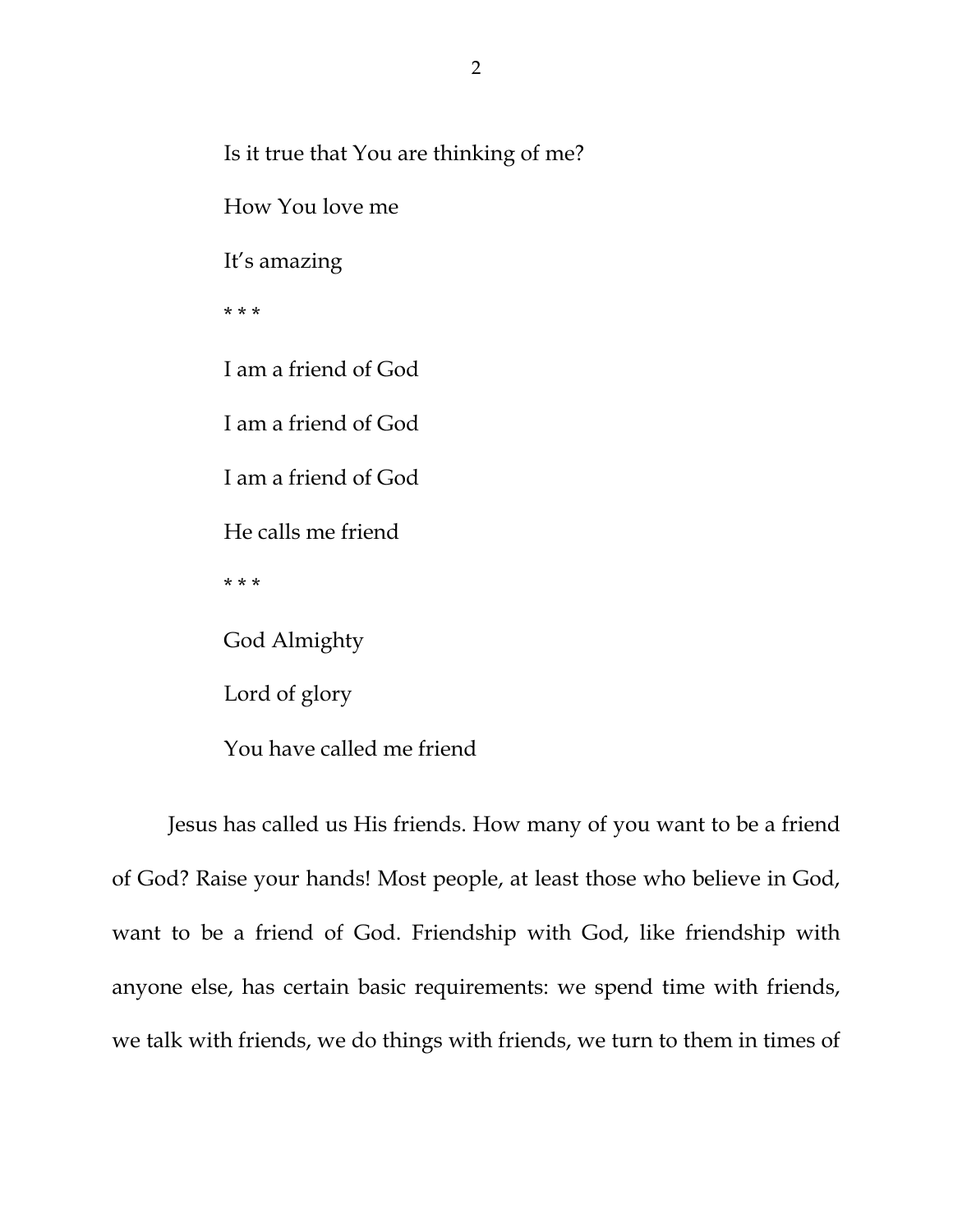need, we say we're sorry when we hurt them and tell them how much we appreciate their friendship. Let's look at each one of these.

We spend time with friends: good friends just hang out together sometimes because they enjoy each other's company. If you never spend much time with someone, chances are you won't become good friends, and if you are good friends, it won't last long if you never spend time with each other. The same is true with God. We go to Mass every Sunday to be with God. We can also spend time with Him in Eucharistic Adoration, meditation and contemplation, when we simply enjoy His loving Presence.

We talk with friends: good friends are comfortable being quiet with each other and just being together, but that is based on knowing each other well, which comes from many prior conversations, often very deep conversations. We have such conversations with God, often very deep conversations. We call such conversations with God "prayer." Sometimes we use formal or memorized prayers to get the conversation going, but the best conversations with God are when we speak to Him in our own words. Of course, God speaks to us differently, so we must attune our ears carefully to hear Him. He speaks to us through the words of the Bible, He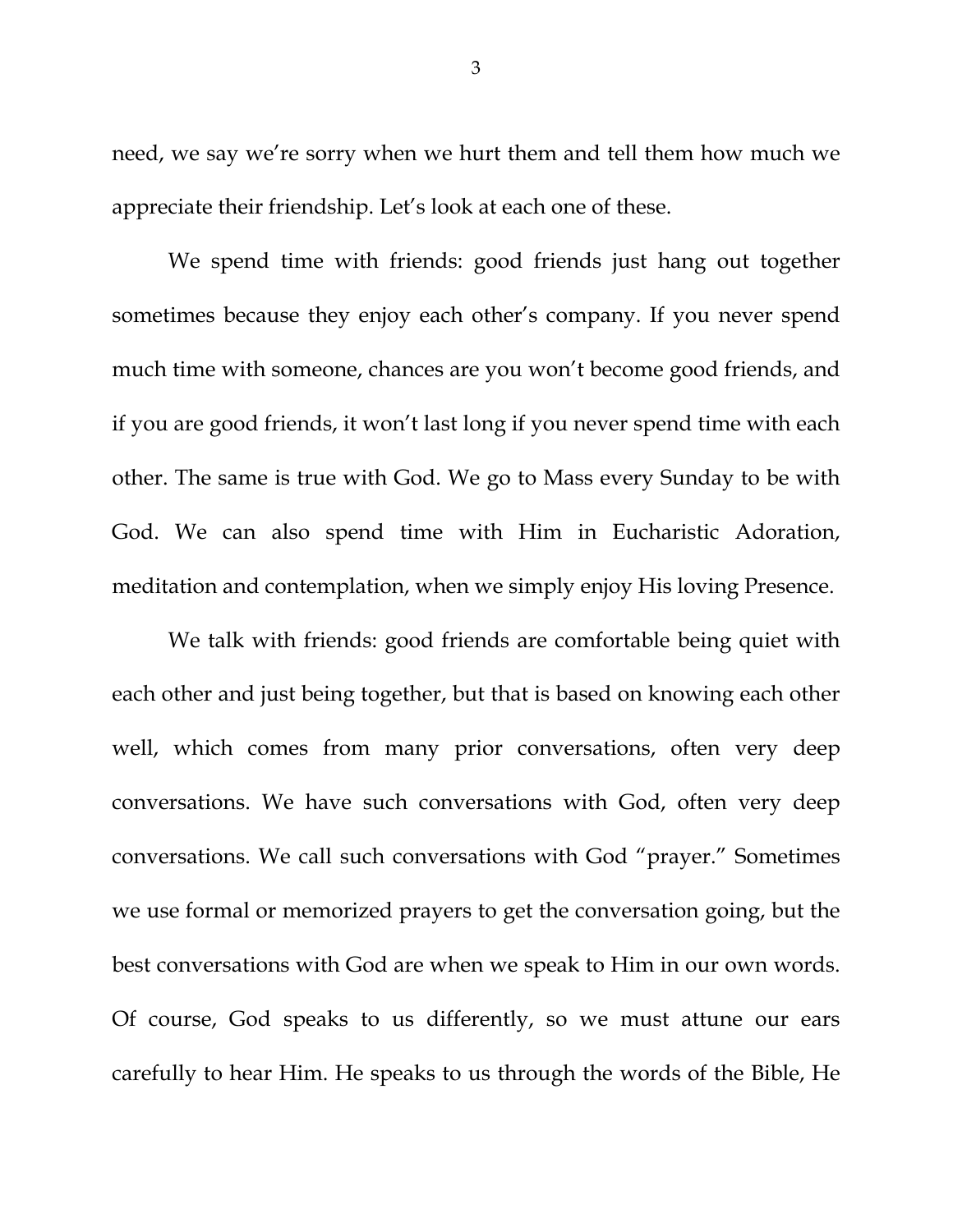speaks to us through the words of the saints, He speaks to us through the words of the Pope, the bishops, priests, deacons, religious and other leaders in the Church, and He speaks to us through the words of others.

 We do things with friends: good friends engage in activities together in sports, games, entertainment, projects, work and play. Friends of God participate in the activities of the Church, because Jesus said, where two or three are gathered in His name, He is there among them (Matthew 18:20). Jesus also said that "whatever you did for one of the least of these brothers and sisters of mine, you did for me" (Matthew 25:40), so that is why our community of friends of Jesus helps to educate the young, feed the poor, provide health care for the sick, and take care of the elderly.

We turn to friends in times of need: we know the saying, "A friend in need is a friend indeed." When we are most desperate for help, we don't turn to a stranger, we turn to a trusted friend whom we know will be there for us through thick and thin. That most trusted friend, of course, is Jesus.

We say we're sorry when we hurt our friends: without apologies and forgiveness for wrongdoings, friendships fall apart. Jesus always has the

4